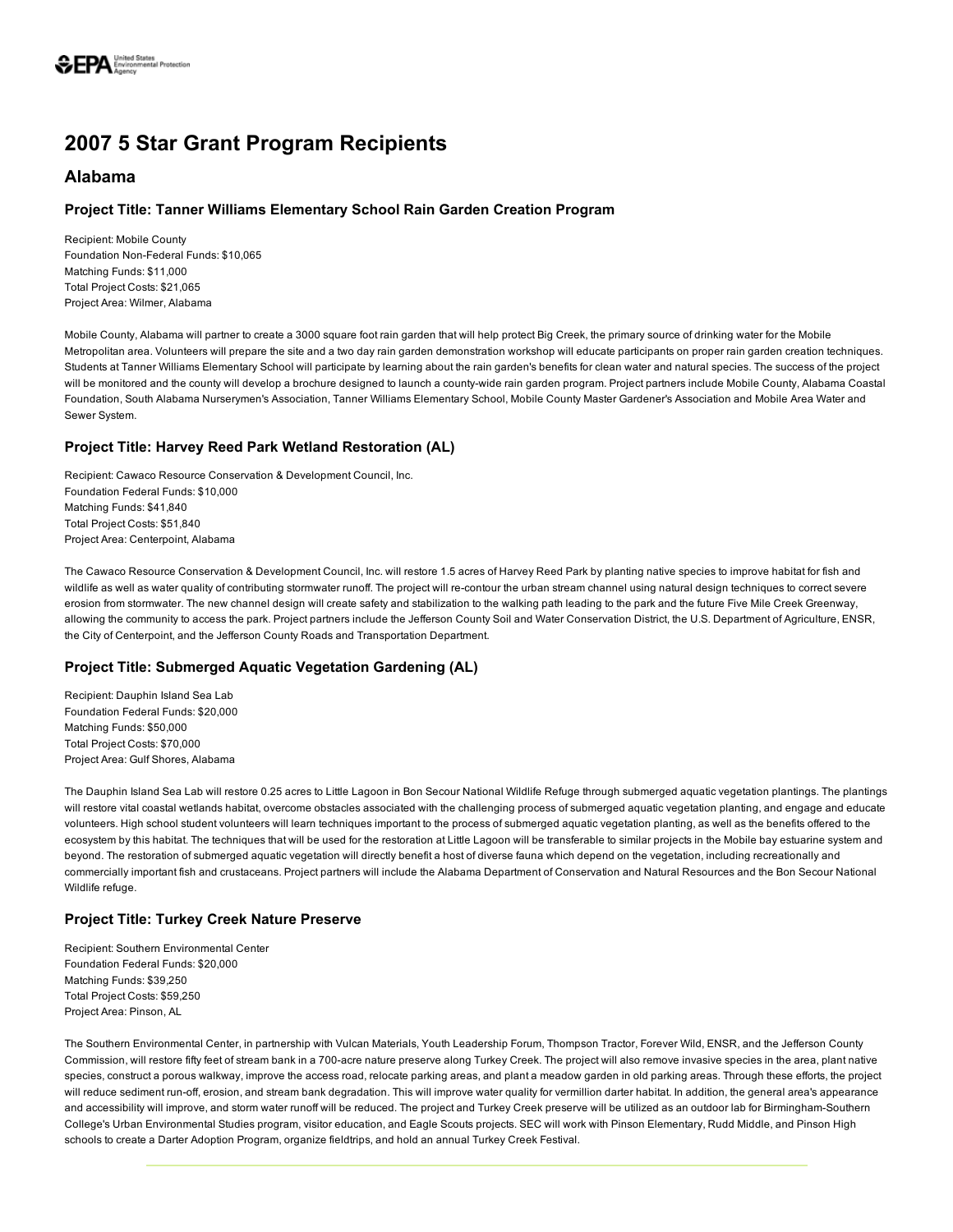## Arizona

### Project Title: Pasture Canyon Parkway Restoration Project

Recipient: The Moencopi Day School Foundation Federal Funds: \$12,100 Matching Funds: \$18,897 Total Project Costs: \$30,997 Project Area: Moencopi, Coconino County, AZ

The Moencopi Day School will work with the Hopi Office of Water Resources, Hopi Office of Range Management, Western Forest & Conservation Association, USDA Forest Service, and the USDA Natural Resources Conservation Service to restore 7 acres of wetlands habitat and 1000 linear feet of riparian buffer habitat. Students will cultivate native plants in a school greenhouse and use these to benefit Hopi and Navajo people. Approximately tribal 200 students will plant emergent native wetland vegetation and take part in education programs, strengthening their schools natural sciences curriculum. A long term project monitoring plan will be implemented by the Hopi Tribe's Office of Water Resources.

## California

#### Project Title: Freshwater Creek Estuary Rehabilitation and Education Project

Recipient: Northcoast Regional Land Trust Foundation Federal Funds: \$18,800 Matching Funds: \$99,874 Total Project Costs: \$118,674 Project Area: Eureka, Humboldt County, CA

The Northcoast Regional Land Trust will work with the California Department of Natural Resources, Redwood Community Action Agency, Freshwater Farms Nursery, and the Humboldt Area Foundation to restore the tidal hydrology and fish access to 35 acres if former tideland, increasing estuarine rearing habitat and providing access for salmon and other marine species. The project will include public and student outreach through monthly guided walks of the project site, presentations at schools, and canoe recreation days to highlight the increased public access gained through this project. Restoration activities include; removal of a tidegate, excavation and re-grading of channels important for habitat, replacement of a dysfunctional culvert with a bridge and overall site cleanup.

#### Project Title: Native Plant Restoration and Habitat Enhancement Project at Bullfrog Pond, King Ranch

Recipient: Solano Resource Conservation District (SRDC) Foundation Federal Funds: \$14,570 Matching Funds: \$17,616 Total Project Costs: \$32,186 Project Area: Cordelia, California

The Solano Resource Conservation District (SRDC) will partner to restore 2 acres of native wetland and riparian vegetation along Bullfrog Pond in King Ranch. The site contains a number of threatened species that will benefit from the project including the threatened California Red Legged frog. Local high school students will participate in three hands-on restoration field days at the site. Project partners include Solano Resource Conservation District, Audubon CA Landowner Stewardship Program, Solano Land Trust, Center for Land Based Learning, and Fairfield Suisun Unified School District of Solano County.

## Colorado

### Project Title: Colorado Gulch Good Samaritan Wetland Treatment Project

Recipient: Trout Unlimited Foundation Federal Funds: \$14,000 Matching Funds: \$86,758 Total Project Costs: \$88,158 Project Area: Leadville, Lake County, CO

Trout Unlimited will work with Colorado Mountain College, Collegiate Peaks Anglers TU Chapter, Colorado School of Mines, Colorado Division of Reclamation Mining and Safety, and the Lake Fork Watershed Working Group to restore 1.5 acres of wetland at the mouth of Colorado Gulch above its confluence with the Lake Fork of the Arkansas River near Leadville, Colorado. This restoration project will restore the wetlands ability to filter heavy metals from abandoned mine lands and improve water quality and fish habitat in the Lake Fork watershed. Outreach to the public will include ongoing public tours of the restoration site as well as reports, pamphlets and presentations. Colorado Mountain College students will be provided with a long-term educational opportunity through participating in the restoration of this site in this degraded watershed.

## Florida

#### Project Title: The Restoration of Deadman's Island

Recipient: Northwest Florida Aquatic Preserves Office/CAMA Foundation Non-Federal Funds: \$20,000 Matching Funds: \$20,000 Total Project Costs: \$40,000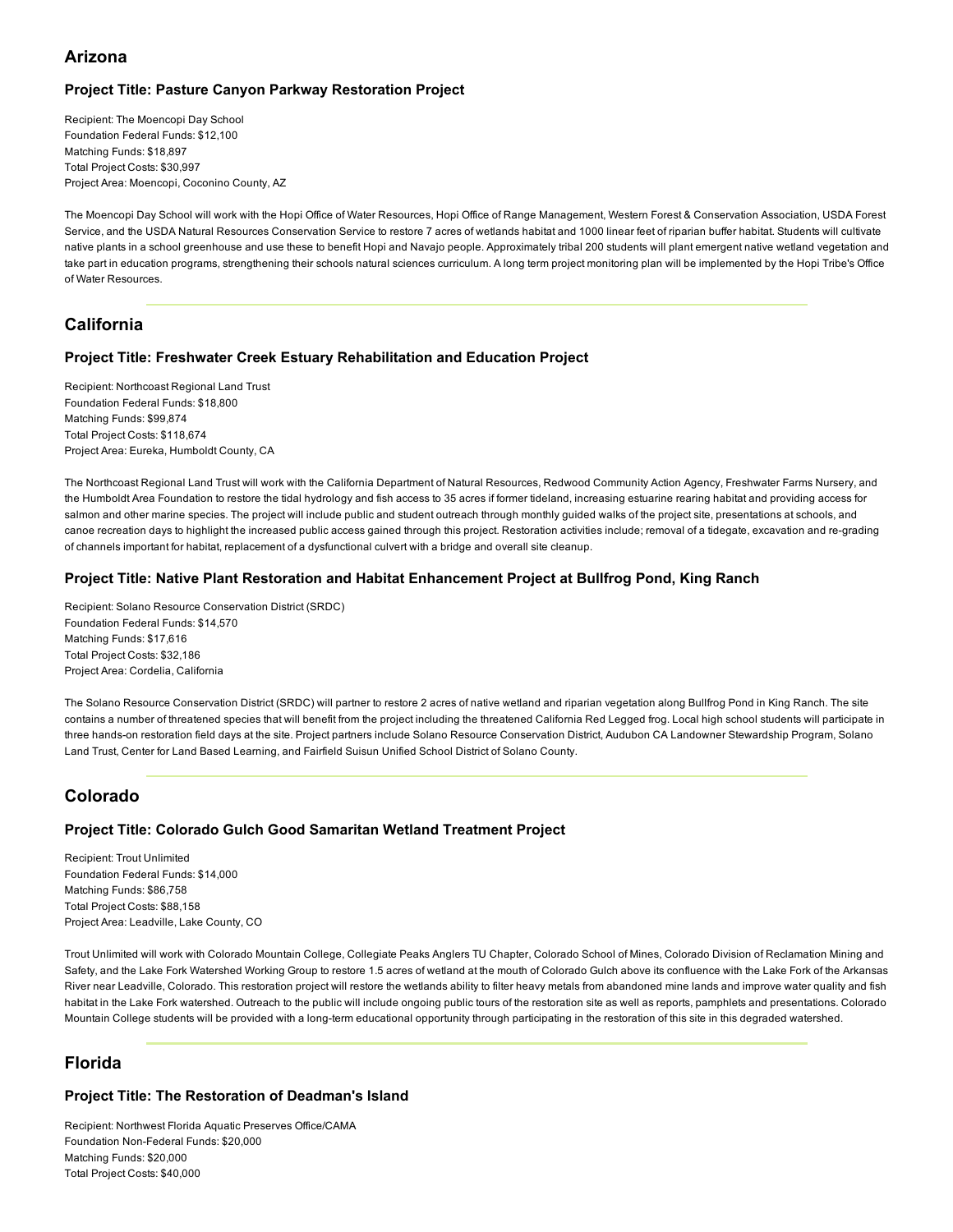#### Project Area: Gulf Breeze, Florida

The Northwest Florida Aquatic Preserves Office will partner to restore 4 acres of emergent salt marsh and protect 1,240 feet of shoreline in the vicinity of Deadman's Island. Project partners will place 240 artificial vertical oyster reef structures along approximately 1,240 linear feet of shoreline and use dredge spoil behind the structures to establish the marsh. Vocational students from Escambia and Okaloosa county school districts will construct the reef structures and local green houses classes, school children and volunteers will plant the newly formed marsh. The ultimate goal upon completion of the project is permanent protection of the site through incorporation into the adjacent Fort Pickens Aquatic Preserve. Project partners include the Northwest Florida Aquatic Preserves Office, City of Gulf Breeze, Escambia County School District, Okaloosa County School District, University of West Florida, Florida Fish and Wildlife Commission and Florida Coastal and Aquatic Managed Areas.

#### Project Title: Northwest Florida Grasses in Classes program

Recipient: Partnership for Community Programs, Inc. Foundation Federal Funds: \$19,905 Matching Funds: \$21,500 Total Project Costs: \$41,405 Project Area: Northwest Florida

The Partnership for Community Programs, Inc. will restore and enhance run a Grasses in Classes program that will produce enough vegetation to restore and enhance 7.63 acres of wetland and restore 3,673 feet of riparian corridor. The Program is a hands-on, interactive education project that will enable students to play a direct role in shoreline stabilization and restoration projects. Students will maintain and monitor a nursery of coastal aquatic and emergent vegetation. Students will gain a sense of stewardship by studying the ecological importance of coastal plant species and by participating in restoration projects. Two schools from each of seven coastal counties will participate in the project, and the project will train at least 10 teachers in propagation techniques of coastal plants and at least 20 Master Gardener and Florida Master Naturalist volunteers in site assessment and recommendations. Project partners will include the University of Florida Sea Grant Extension Program, Florida yards and Neighborhoods Extension, the School Districts of Escambia, Santa Rosa, Okaloosa, Walton, and Bay Counties, the Florida Department of Environmental Protection, the Bay Area Resource Council, and the Choctawhatchee Basin Alliance.

#### Project Title: Living Shoreline Restoration (FL)

Recipient: Walton College Foundation Federal Funds: \$20,000 Matching Funds: \$80,000 Total Project Costs: \$100,000 Project Area: Destin, Florida

Walton College will restore 0.3 acres of land at Mattie Kelly Park by removing invasive plant species and replanting native wetland vegetation. The project will also create an oyster reef at Joe's Bayou Recreation Area to improve water quality, create fish and invertebrate habitat, and act as a living breakwater to help protect the shoreline from increased erosion. The project will consist of marsh vegetation plantings on 200 feet of eroded shoreline to provide stabilization, protection, and sand accumulation, thereby restoring the living shoreline. Educational volunteer activities will be planned for every part of the project to emphasize the importance of living shoreline solutions and creating a sustainable framework for future restoration and stewardship activities. Project partners will include the City of Destin, the University of Florida's Institute of Food and Agricultural Sciences, the Florida Department of Environmental Protection, the U.S. Fish and Wildlife Service, and the Mattie Kelly Cultural and Environmental Institute.

#### Project Title: Ecosystem Restoration at Liza Jackson Park (FL)

Recipient: Walton College Foundation Federal Funds: \$20,000 Matching Funds: \$289,000 Total Project Costs: \$309,000 Project Area: Fort Walton Beach, Florida

Walton College will restore approximately 1,000 feet of creek shoreline in Liza Jackson Park by altering a channelized, stormwater outfall canal to form a meandering stream. Returning the creek to a more natural, vegetated setting will reduce stormwater velocity runoff. The improved water quality will help reduce bacterial pollution into Santa Rosa Sound and will reduce beach closures in the park's swimming areas. The project will include a volunteer litter clean up and education day, educating local school children on the impact of non-point source pollution, the role of shoreline vegetation, and the importance of sound practices for clean water management. Project partners will include the Northwest Florida Management District, the City of Fort Walton Beach, the University of Florida's Institute of Food and Agricultural Sciences, the University of Florida Sea Grant, and the U.S. Fish and Wildlife Service.

### Project Title: Project Greenshores Site II (FL)

Recipient: Florida Department of Environmental Protection Foundation Federal Funds: \$20,000 Matching Funds: \$25,000 Total Project Costs: \$45,000 Project Area: Pensacola, Florida

The Florida Department of Environmental Protection will propagate, care for, and restore 21 acres of emergent submerged aquatic vegetation along the northern shoreline of Pensacola bay. Oyster reefs will be constructed along the edge of the marsh using recycled concrete rubble that will serve to provide habitat for filterfeeding organisms, while also protecting the newly created salt marsh from erosion. Seven acres of oyster reef habitat and fourteen acres of salt marsh will be created at this site. The project will also include the construction of sidewalk, observation platforms, and a nature trail. The project will involve a hands-on approach by utilizing many volunteers from all aspects of the community, including students from local schools, civic organizations, environmental clubs, and local businesses. Project partners will include the city of Pensacola, Escambia County, the Florida Department of Environmental Protection, Santa Rosa County Sea Grant Extension and Escambia County Sea Grant Extension.

#### Project Title: Oyster Lake Restoration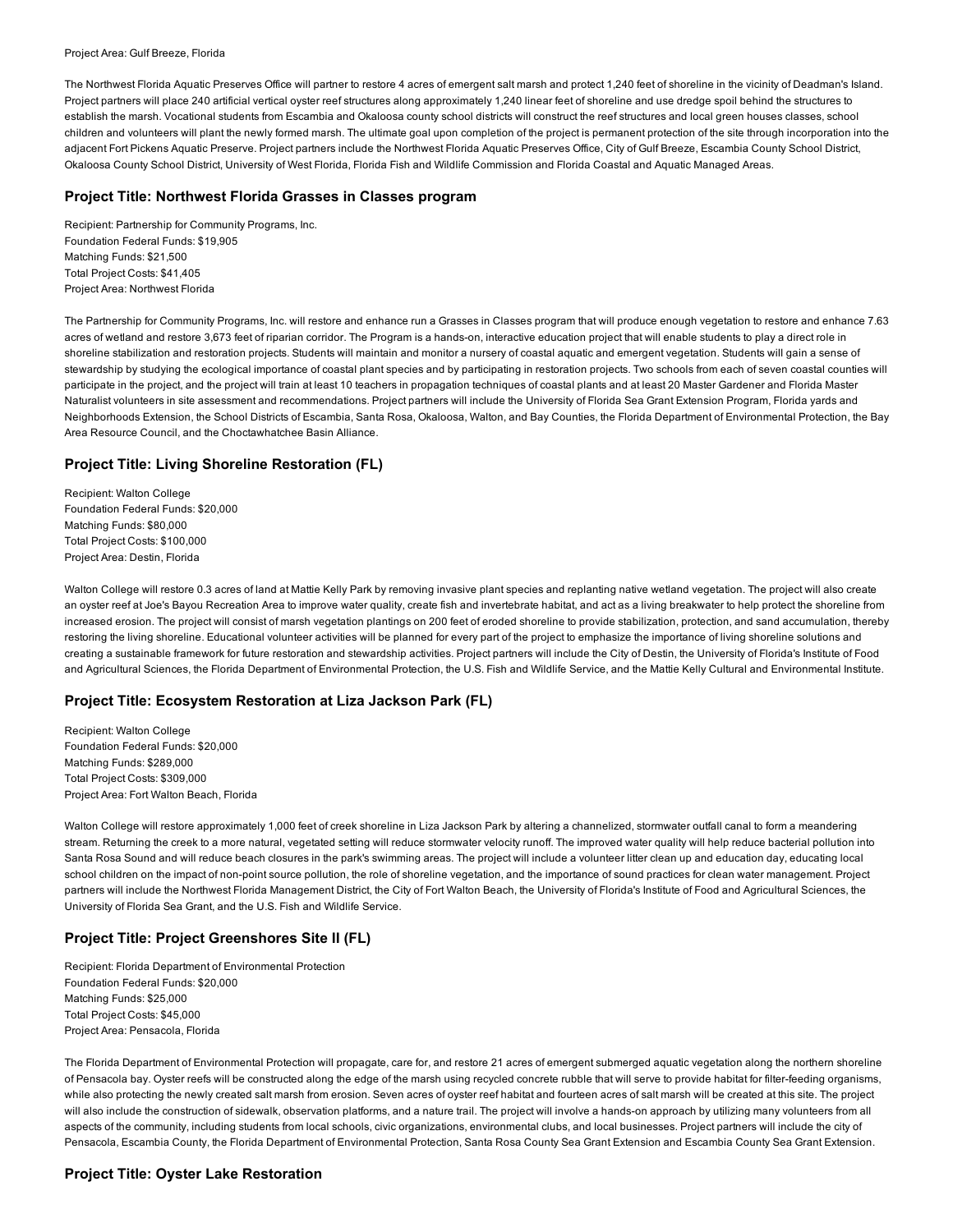Recipient: Partnership for Community Programs Inc. Foundation Federal Funds: \$17,101 Matching Funds: \$24,750 Total Project Costs: \$40,851 Project Area: Pensacola, Florida

The Partnership for Community Programs Inc. will restore 2.71 acres of Oyster Lake by removing invasive species and planting woody and herbaceous species. The project will improve the habitat for such animal and plant species as the Choctawhatchee Beach Mouse, the Red-Cockaded Woodpecker, the Panhandle Spiderlily, Southern Milkweed, and Godfrey's Golden Aster. The project will also result in the reduction of upstream flooding in the area. Long term monitoring and management will include onsite monitoring of water quality and wildlife observations conducted by volunteers. Project partners will include the University of Florida Sea Grant Extension, the Bay Area Resource Council, the Choctawhatchee Basin Alliance, the Walton Coastal Dune Lake Advisory Boards, the South Walton Community Council, and the Northwest Florida Water Management District.

### Georgia

#### Project Title: Varnell Springs Community Educational Outreach Trail

Recipient: Conasauga River Alliance Foundation Federal Funds: \$8,200 Matching Funds: \$6,250 Total Project Costs: \$14,450 Project Area: Varnell, Whitfield County, GA

The Conasauga River Alliance will to build on and protect conservation investments made over the last three years to restore and protect a three-acre limestone springs complex in Varnell Georgia. The Varnell Springs Community Educational Outreach Trail will involve the City of Varnell, Limestone Valley RC & D, Whitfield County and Dalton College to create a boardwalk meant to protect sensitive emerging wetland vegetation and also to provide a platform for educating future stewards of Varnell Springs about the restoration project and protecting this water resource. Education aspects include targeted outreach utilizing 25 interpretive signs and a stewardship mentoring program.

#### Project Title: Lake Oconee Island Restoration (GA)

Recipient: Georgia Department of Natural Resources Foundation Federal Funds: \$15,740 Matching Funds: \$33,000 Total Project Costs: \$48,740 Project Area: Greene and Morgan Counties, Georgia

The Georgia Department of Natural Resources will restore approximately ten acres of ecologically valuable habitat in Lake Oconee to prevent further island erosion. The project will place rip-rap along three islands to provide bank stabilization. In addition, fishery enhancements, such as sunken cedar trees and spawning gravel, will be placed along the shoreline by volunteers from a local anglers club. Volunteers at Reynolds Plantation heritage and Nature Center will enhance wetland and upland habitat with migratory bird attractors such as wood duck houses and native plantings of water willow and cypress. Project partners will include the Southeast Aquatic Resources Partnership, the Georgia Power Company, Lake Oconee Anglers Club, Reynolds Plantation Heritage and Nature Center, and the Boy Scouts of America.

#### Project Title: Chicopee Woods Weed Control Project (GA)

Recipient: Elachee Nature Science Center Foundation Federal Funds: \$10,000 Matching Funds: \$36,388 Total Project Costs: \$46,388 Project Area: Gainesville, Georgia

Elachee Nature Science Center will restore 15 acres of riparian habitat within the Upper Walnut Creek Watershed, in the Oconee River Basin, by treating six acres of Kudzu infestation, six acres of privet infestation, and three acres of Microstegium infestation identified in the local management plan. Through mapping, monitoring, and controlling these infestations using a pest management strategy, this project will restore and protect native riparian plant communities and enhance biodiversity. The project will educate local students, teachers and the public on the adverse impacts of exotic invasive species on native habitats, and increase public support fir local conservation efforts and awareness of exotic invasive species and the threats they pose. Project partners include the Chicopee Woods Area Park Commission, the Georgia Exotic Pest Plant Council, Gainesville College and State University, Hall County, the City of Gainesville, the Georgia Forestry Commission, the Hall County Soil and Water Conservation District, and Kudzu Free Communities.

### Idaho

#### Project Title: Boise River Riparian Restoration

Recipient: Ted TrueBlood Chapter of Trout Unlimited Foundation Federal Funds: \$12,000 Matching Funds: \$27,000 Total Project Costs: \$39,000 Project Area: Boise, Idaho

The Ted TrueBlood Chapter of Trout Unlimited will partner to restore approximately 1,200 square feet of streambank at two to three sites along the Lower Boise River.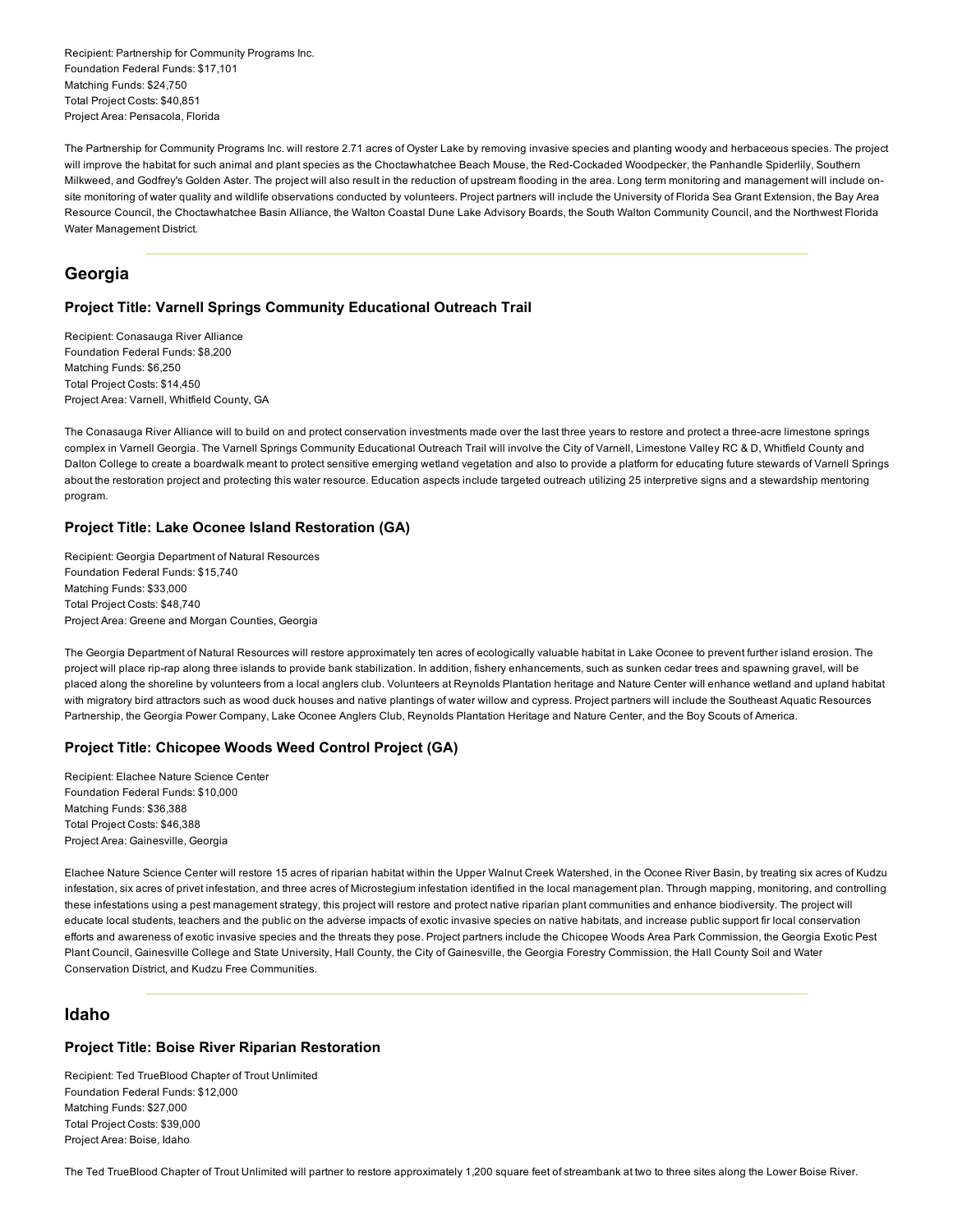Restoration techniques will demonstrate appropriate streambank improvement techniques by avoiding the use of rip rap and other hard structures and instead focusing on riparian vegetation. The projects will involve community volunteers and students and reach a broader audience through a community forum and permanent signage. Project partners include Ted TrueBlood Chapter of Trout Unlimited, Ada County Parks and Waterways, Boise Public Works Department, Edwards Mother Earth Foundation, Rotary Club of Boise and Timberline High School.

### Iowa

#### Project Title: Otranto Wildlife Area Project

Recipient: Mitchell County Conservation Board Foundation Federal Funds: \$20,000 Matching Funds: \$25,000 Total Project Costs: \$45,000 Project Area: St. Ansgar, Iowa

The Mitchell County Conservation Board will partner to restore 82 acres of wetland in the Otranto Wildlife Area which is adjacent to the impaired Cedar River. The total project will restore 98 acres of tall grass native prairie, cut tile lines on 60 acres to restore wetland hydrology, and with the construction of two small dikes, to block drainage ditches, will restore approximately 22 acres of palustrine wetlands. The restored site will eliminate herbicide and pesticide use on 180 acres adjacent to the Cedar River and will help filter and additional 300 acres of private cropland. Students from St. Ansgar School District will help hand seed the site and teachers will utilize the area as an outdoor classroom. Project partners include Mitchell County Conservation Board, Mitchell County Board of Supervisors, Mitchell County Highway Department, Ducks Unlimited, Pheasants Forever and St. Ansgar School.

### Kansas

#### Project Title: Prairie Band Potawatomi Wetland Restoration Project

Recipient: Prairie Band Potawatomi Nation Foundation Federal Funds: \$7,000 Matching Funds: \$7,000 Total Project Costs: \$14,000 Project Area: Mayetta, Jackson County (PBPN Reservation), KS

The Prairie Band Potawatomi Nation will work with the PBPN Boys and Girls Club, PBPN Elder Center, PBPN Road & bridge Department, Kansas Alliance for Wetlands and Streams, Kansas Association for Conservation and Environmental Education and NRCS Jackson County PBPN Environmental Protection Department to restore approximately three acres of wetlands on the 11 square mile Prairie Band Potawatomi Nation Reservation. Project outcomes include improved habitat for migrating birds, erosion prevention, increased awareness of one hundred K12 students about the importance of wetlands, and targeted outreach to specific groups responsible for sustaining and maintaining the project site. The restoration activities will include the mechanical removal of invasive plants and revegetation using emergent native vegetation on the site of the PBPN Boys and Girls Club.

### Kentucky

#### Project Title: Lawrenceburg 5-Star Community Restoration Project

Recipient: City of Lawrenceburg, Kentucky Foundation Federal Funds: \$17,542 Matching Funds: \$17,758 Total Project Costs: \$35,300 Project Area: Lawrenceburg, Kentucky

The City of Lawrenceburg will partner to restore portions of two streams that are devoid of vegetation and channelized. Project partners will restore 800 linear feet in total through clearing clogged culverts, removing excess sediment and invasive plants and planting native trees. Educational signage will be installed to educate the community and local schools will utilize the site as an outdoor classroom, including 40 students that will engage in monitoring. Project partners include Anderson County School District, City of Lawrenceburg, CDP Engineers, Inc., Lawrenceburg Animal Clinic, Bluegrass PRIDE and Shooting Star Nursery.

## Louisiana

#### Project Title: Caddo Lake Giant Salvinia Collaborative Control Initiative

Recipient: Parish of Caddo Foundation Federal Funds: \$10,000 Matching Funds: \$10,500 Total Project Costs: \$20,500 Project Area: Oil City, Louisiana

The Parish of Caddo will partner to restore nearly 100 acres of Caddo Lake, which is recognized by the community as a wetland of critical importance. Project partners will develop a control strategy for the invasive aquatic weed, Giant salvinia and develop a public awareness campaign designed to make lake users aware of actions individuals can take to control the problem. Project partners include Caddo Parish Commission, Louisiana Wildlife& Fisheries Department, Oil City Elementary Environmental Magnet School and Greater Caddo Lake Association.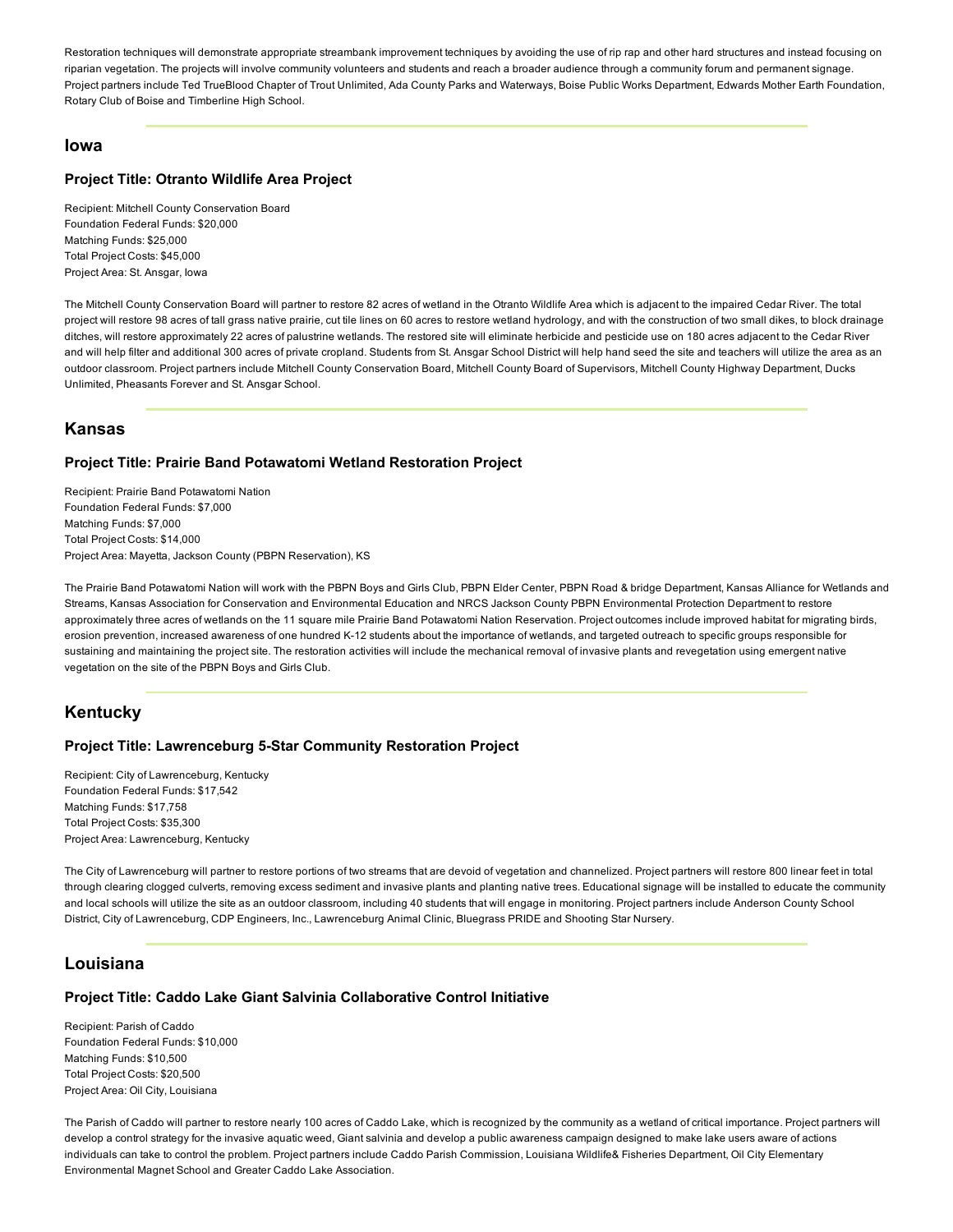### Maryland

#### Project Title: Wetland Enhancement and Student Participatory Learning at Dr. Gustavus Brown Elementary School

Recipient: Charles County Government Foundation Federal Funds: \$13,689 Matching Funds: \$29,556 Total Project Costs: \$43,245 Project Area: Waldorf, MD

Charles County Government will partner to create and enhance 3.5 acres of wetlands at Dr. Gustavus Brown Elementary School. Over 300 students will participate in hands on educational activities at the site such as planting nearly 17,000 native plants. The county will monitor the site into the future and continue to offer educational opportunities for students. Project partners include Charles County Department of Planning and Growth Management, Charles County Public Schools, Nanjemoy Creek Environmental Education Center, U.S. Fish and Wildlife Service, Chesapeake Bay Trust and Wicomico Scenic River Commission.

## **Massachusetts**

#### Project Title: Lessening Loosestrife

Recipient: Massachusetts Audubon Society Inc. Foundation Federal Funds: \$15,524 Matching Funds: \$20,854 Total Project Costs: \$36,378 Project Area: Wenham, Beverly Farms and Danvers, Essex County, MA

The Massachusetts Audubon Society Inc. will work with the Essex Agricultural and Technical High School, Glen Urquhart School, DeRosa Environmental Consulting Inc., Parker River National Wildlife Refuge, and the Massachusetts State Wetland Restoration Program to restore wetland habitats through the control of invasive purple loosestrife in 66 acres of the Great Marsh. This project will implement a regional pilot program to control invasive plants using beetles propagated in the classrooms of local schools. This activity will include training and education for teachers and students on beetle propagation and their role in controlling invasive plants. The project will use pre and post project monitoring to evaluate the effectiveness of this control method before deploying it elsewhere.

## Michigan

#### Project Title: Jordan Creek Buffer Project

Recipient: BP St. Clair LPG Terminal/Dome Petroleum Corporation Foundation Federal Funds: \$4,425 Matching Funds: \$5,420 Total Project Costs: \$9,845 Project Area: St. Clair, Michigan

BP St. Clair LPG Terminal/Dome Petroleum Corporation will partner to restore 2 acres along a 600 foot section of Jordan Creek located on BP corporate property. The restoration activities will occur during St. Clair County's River Day Celebration, which is expected to draw nearly 1,000 participants. At least 25 volunteers will be taught about water quality stewardship and will plant native plugs and seed prairie grass to help stabilize the creek and decrease sedimentation. Long term monitoring will be accomplished by the St. Clair county Drain Office in consultation with Dome Petroleum staff. Project partners include BP St. Clair/Dome Petroleum, St. Claire County Drain Office, St. Claire County Health Department, Pine River Nature Center, Wildlife Habitat Council Huron to Erie Project and community volunteers.

#### Project Title: River Raisin Shoreline Restoration

Recipient: City of Monroe Foundation Federal Funds: \$10,000 Matching Funds: \$46,000 Total Project Costs: \$56,000 Project Area: Monroe, MI

The City of Monroe, in partnership with DTE Energy, Metropolitan Affairs Coalition, Monroe County Drain Commissioner, River Raisin Watershed Council, Michigan Department of Environmental Quality, U.S. Fish and Wildlife Services, and the Wildlife Habitat Council, will recreate 500 feet of natural shoreline for fish and migratory bird habitat on DTE Energy's Monroe Power Plant. The project will create habitat by taking a shoreline of broken concrete, and from that developing a wetland edge and a fifteen feet wide upland buffer area planted with native species. In addition to recreating wildlife habitat, the project will be used as a demonstration project to promote publicprivate partnerships for habitat restoration along the Raisin River, and create volunteer and educational opportunities for Monroe Public School children, Monroe 4-H, and Monroe Master Gardeners.

#### Project Title: Ecorse Creek Wetland Demonstration & Bank Stabilization Project

Recipient: City Of Ecorse, DDA Foundation Federal Funds: \$20,000 Matching Funds: \$278,393 Total Project Costs: \$298,393 Project Area: Ecorse, MI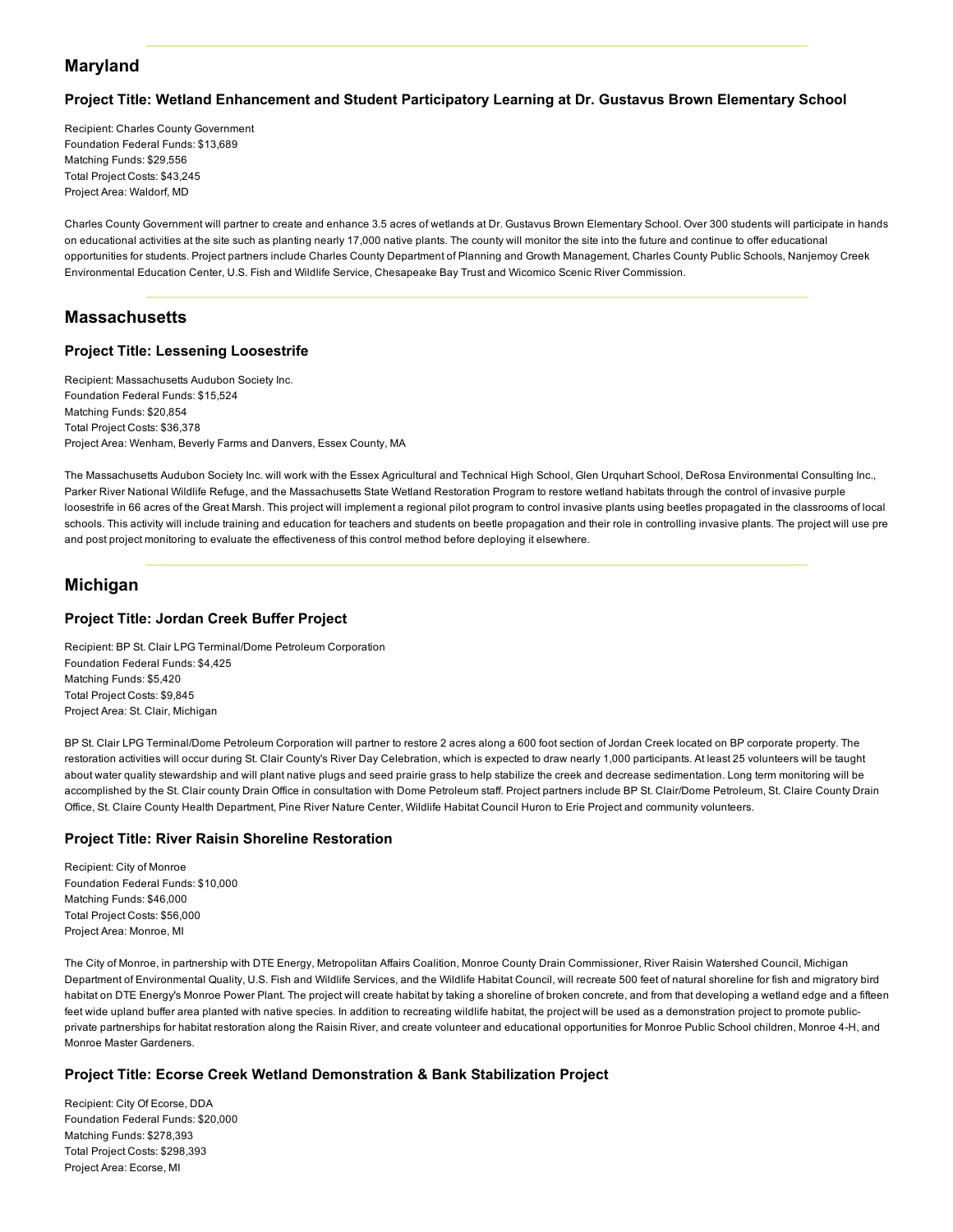The City of Ecorse will work with the Ecorse Stream Team, River Vision, Ecorse Department of Public Works, and United States Steel Corporation to restore 1600 feet of Creek bank and construct a 2.5-acre wetland project with educational viewing platforms. The project is part of a larger city initiative designed to reposition the city as the "Gateway to the Detroit River," and with the purpose of creating a path back into history to a place of natural abundance. The restoration site is located in a 60-acre Brownfield but many of the creek's natural features are largely intact, holding nineteen identified endangered or threatened species. The restored area will sit on the Ecorse Creek Greenway and will help maintain a riparian buffer along Ecorse Creek, while allowing minimal disturbance public access and providing educational opportunities for residents from three neighboring cities, community organizations, and area students.

## Mississippi

### Project Title: Restoration of Riparian Corridor (MS)

Recipient: Land Trust for the Mississippi Coastal Plain Foundation Federal Funds: \$20,000 Matching Funds: \$20,000 Total Project Costs: \$40,000 Project Area: Gulfport, Mississippi

The Land Trust for the Mississippi Coastal Plain will restore 890 feet of riparian corridor within the Turkey Creek Greenway and 104 acres of the riparian corridor along Turkey Creek to improve water quality and other functions of the habitat. The project will also educate volunteers and local residents about the importance of riparian corridors and native plants with respect to the health of the creek and their community. Project activities will include the removal of invasive species, planting of native species, and litter clean up at seven sites. A baseline assessment and management plan will be developed at these seven sites. Project partners include Wolf River Conservation Society, Inc., Turkey Creek Community Initiatives, Gulf Coast recovery Corps, and the Mississippi Department of Environmental Quality.

## Missouri

#### Project Title: Missouri Youth Conservation Corps

Recipient: Missouri Conservation Heritage Foundation Foundation Federal Funds: \$15,677 Matching Funds: \$63,576 Total Project Costs: \$79,253 Project Area: Kansas City, St. Louis, Springfield and Cape Girardeau, MO and KS

The Missouri Conservation Heritage Foundation will work with the Hillsdale Water Quality Project, Kansas City Full Employment Council, Little Blue River Watershed Coalition, the Mingo National Wildlife Refuge/US Fish and Wildlife Service, Mers Goodwill, the Southeast Workforce Investment Board, and the Missouri Department of Conservation to engage Youth Conservation Corps crews in restoration work at four locations in Missouri and Kansas. These project sites will restore 21,000 acres of wetlands and 6,040 linear feet of riparian buffer habitat. Specific activities undertaken by Youth Conservation Corps crews include; native wetlands restoration, removal of in stream debris and monitoring, buffer enhancements, native grass plantings, aquatic habitat improvements and storm drain stenciling.

### Montana

#### Project Title: Big Hole McDowell Reach Riparian Restoration Project/ Conference and Tour

Recipient: Big Hole Watershed Committee Foundation Federal Funds: \$13,150 Matching Funds: \$204,494 Total Project Costs: \$230,794 Project Area: Wisdom, Beaverhead County, MT

The Big Hole Watershed Committee will work with the Montana Department of Natural Resources Conservation, The Nature Conservancy, Montana Fish, Wildlife and Parks, US Fish and Wildlife Service, Big Hole Watershed Committee, and private landowners to restore 15,000 linear feet of riparian buffer habitat while educating private landowners on the value of conservation on their property. This project will help to protect critical habitat of the endangered fluvial Arctic Grayling in the McDowell Reach or the Big Hole River. The project includes a 50 person two-day conference that will outline the important role agricultural conservation plays in protecting wildlife habitat. The conference will include a tour of the project site by 30 private landowners considering undertaking conservation actions on their own land.

## New Mexico

### Project Title: The Gila River Farm Project

Recipient: Upper Gila Watershed Alliance Foundation Federal Funds: \$13,018 Matching Funds: \$24,631 Total Project Costs: \$37,649 Project Area: Cliff, Grant County, NM

The Upper Gila Watershed Alliance will work with the Nature Conservancy, San Francisco River Association, T&E Inc. and Stream Dynamics to enhance four acres of riverside wetlands by engaging 50 students and volunteers in activities meant to return alfalfa fields to functional wildlife habitat. The Gila River is an ecologically significant area that is home to a diverse array of rare plants and animals. Activities include planting native trees, shrubs, and hedges to restore a shallow seasonal wetland pond, an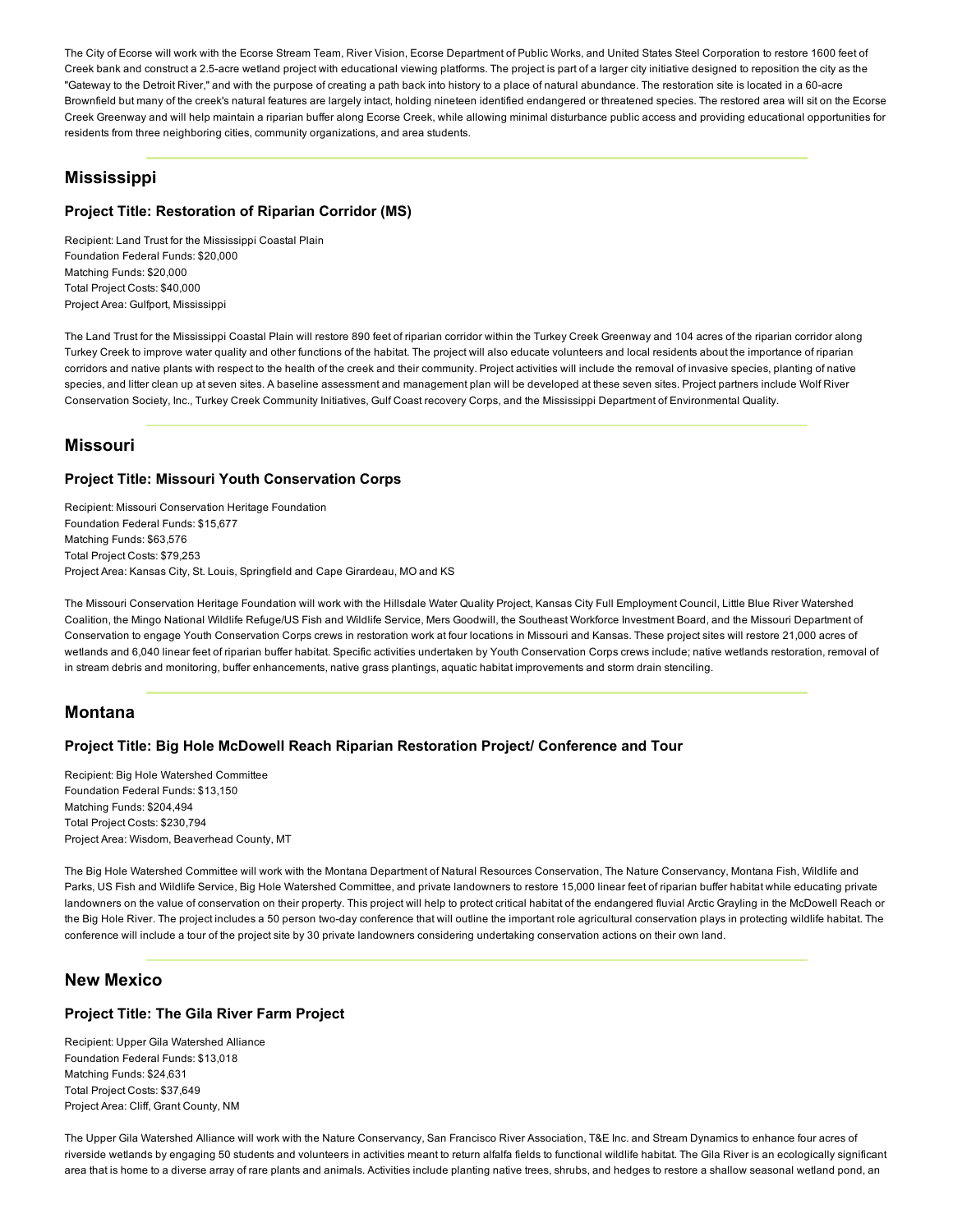### New York

#### Project Title: Proposed Wildlife Barrier for Reptiles & Amphibians along New York State Highway 68 at Upper and Lower Lakes Wildlife Management Area

Recipient: Clarkson University Foundation Federal Funds: \$11,701 Matching Funds: \$28,479

Total Project Costs: \$40,180 Project Area: Canton, St. Lawrence County, NY

Clarkson University will work with Potsdam University, New York State Department of Environmental Conservation, New York State Department of Transportation, Iroquois Gas, and the St. Lawrence County Board of Legislators to install wildlife fencing along a high volume two-lane highway that bisects Upper & Lower Lakes Wildlife Management Area. This project is meant to reduce the rate of reptile mortality on the road way by directing wildlife to culverts. This project will involve a workshop to educate road way managers on proper methods of using and maintaining the project site and other wildlife fencing technologies. This project is expected to significantly reduce the annual mortality of turtles, snakes and frogs in the 4342 acres of wetlands in the Upper & Lower Lakes Wildlife Management Area.

### **Oregon**

#### Project Title: Riparian Restoration using local Native Species in Southern Oregon

Recipient: Rogue Valley Council of Governments (RVCOG) Foundation Federal Funds: \$12,351 Matching Funds: \$14,500 Total Project Costs: \$26,851 Project Area: Central Point, Medford, Ashland, Phoenix and Talent, Jackson County, OR

The Rogue Valley Council of Governments (RVCOG) will work with OSU extension, Bear Creek Watershed Education Partners, Healthy Waters Institute, the Job Council, Bear Creek Watershed Council, Stuff Management, LLC., North Mountain Park, RVCOG, Oregon Watershed Enhancement Board and the Cities of Medford, Ashland, Phoenix, and Talent to reestablish native riparian vegetation and control invasive species. This volunteer driven project will use volunteer workshops to propagate native seedlings and then use these plants to plant approximately 1,000 native upland and wetland plants to improve watershed health. Private landowners will be engaged in the process and help promote the sustainability and stewardship of the site. The project also includes a monitoring and maintenance program to ensure the longevity of the site.

#### Project Title: 2007 OYCC/Ladd Marsh Wildlife Area Project

Recipient: Training and Employment Consortium Foundation Federal Funds: \$10,000 Matching Funds: \$51,318 Total Project Costs: \$61,318 Project Area: La Grande, Union County, OR

The Training and Employment Consortium will work with the Oregon Youth Conservation Corps, Training and Employment Consortium, Oregon Department of Fish and Wildlife, Community Youth Action Project, Workforce Investment Act, Grande Ronde Model Watershed and 6 school districts and Union/baker ESD to establish 2,000 linear feet of riparian buffer habitat along Ladd Creek. Project activities include maintenance of 3,000 linear feet of riparian plantings at a nearby restoration site, collect census data on 800 waterfowl, and transfer fish to the re-established historic Ladd Creek channel. Youth Corps members will also enhance education and stewardship through installation of interpretative signage along 2.1 miles of recreational trails in 1,500 acres of newly created wetlands.

### Tennessee

#### Project Title: Kingfisher/Boseley Creek Restoration

Recipient: Cumberland River Compact Foundation Federal Funds: \$18,000 Matching Funds: \$32,000 Total Project Costs: \$50,000 Project Area: Nashville, Davidson County, TN

The Cumberland River Compact will work with the Tennessee Wildlife Resources Agency, Project Blue Stream Founders, Whitland Neighborhood Association, Mid Tennessee Erosion Control, Invasive Plant Control, Inc., Metro Nashville, Tennessee Department of Environment and Conservation, and the Mid Cumberland Watershed Committee to educate the community, replant riparian buffer habitat, and stabilize the stream bank of Kingfisher/Boseley Creek. The project will form a partnership between five schools to adopt the stream and will restore 8,250 linear feet of riparian buffer habitat.

### Texas

Project Title: San Marcos River Restoration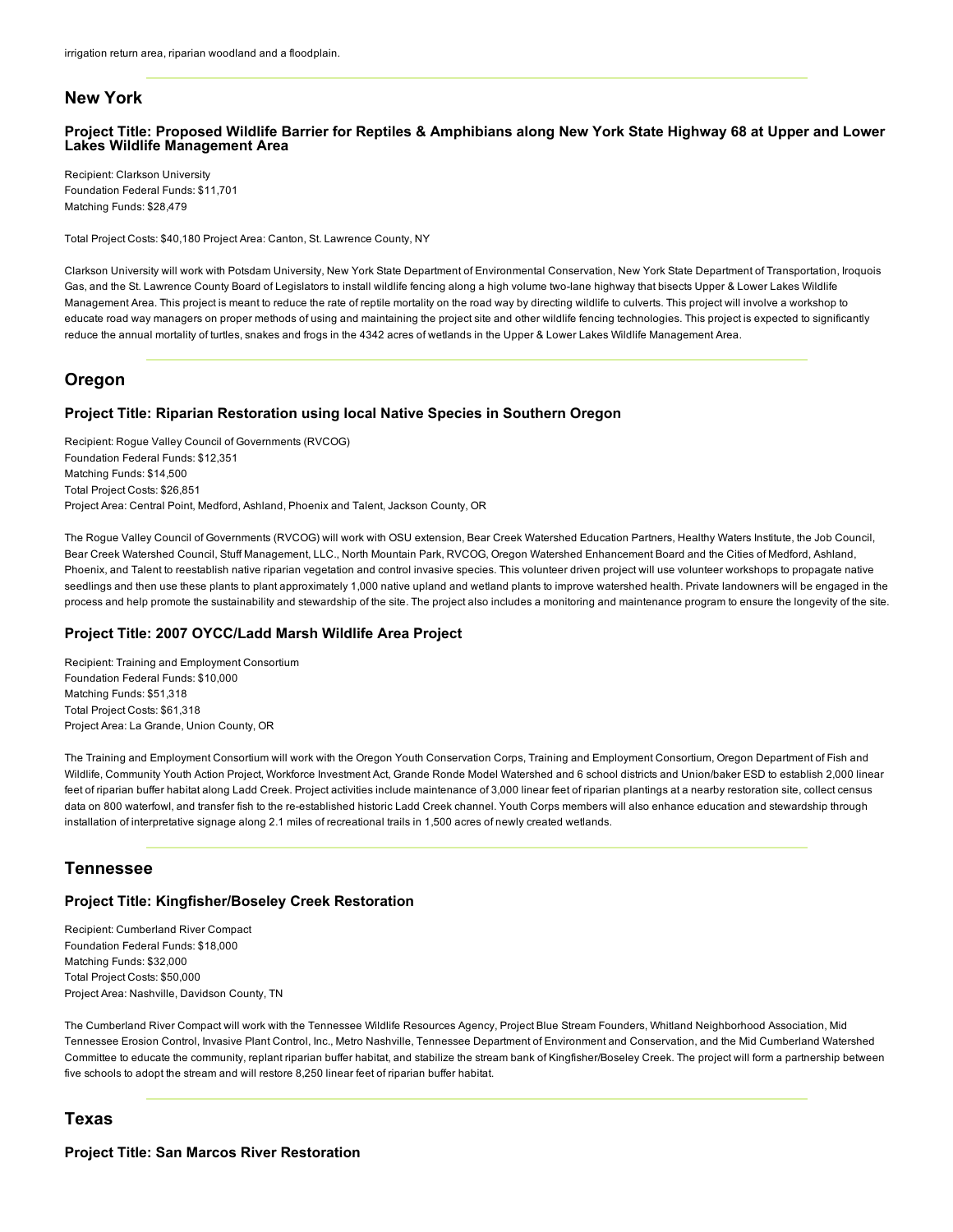Recipient: Texas State University River Systems Institute Foundation Federal Funds: \$19,600 Matching Funds: \$59,220 Total Project Costs: \$78,820 Project Area: San Marcos, Hays County, TX

The Texas State University River Systems Institute will work with Texas State University, the City of San Marcos, San Marcos River Federation, American Youthworks, and the San Marcos Lions Club to restore 1174 linear feet of riparian buffer habitat and 2.67 acres of hillside. It is estimated that 80 percent of shoreline habitat is currently compromised by invasive vegetation in this watershed, which is home to at least five endangered or threatened species. This project will remove invasive vegetation and plant 7832 native plants during 10 day service learning summer science camps.

### Vermont

#### Project Title: Montpelier River Restoration Project

Recipient: Montpelier Conservation Commission Foundation Federal Funds: \$11,075 Matching Funds: \$27,667 Total Project Costs: \$38,742 Project Area: Montpelier, Washington County, VT

The Montpelier Conservation Commission will work with Montpelier Parks, Montpelier Conservation Commission, Friends of Winooski, Vermont Agency of Natural Resources, Vermont Youth Conservation Corps, Montpelier Conservation Commission, the Friends of Winooski, Vermont Agency of Natural Resources, Vermont Youth Conservation Corps, Montpelier School District, Americorps VISTA, Americorps State, Montpelier River Restoration Committee and the North Branch Nature Center to restoring 8,000 linear feet of riparian buffer habitat on the Winooski River. The project will engage Youth Corps members and middle school students in experiential learning through riparian restoration. Activities include removal of invasive vegetation and planting of native trees and shrubs. This project will help implement a portion of a larger community driven river conservation plan aimed at restoring two miles of river.

## **Washington**

#### Project Title: Tarboo Creek Flood Plain

Recipient: Northwest Watershed Institute Foundation Federal Funds: \$17,600 Matching Funds: \$19,000 Total Project Costs: \$36,600 Project Area: Quilcene, Jefferson County, WA

The Northwest Watershed Institute will work with the Swann School, OPEPO/Mountain View School, Chimacum High School, University of Washington, Jefferson County Public Works Department, Jefferson Land Trust, Grey Wolf Ranch, the Jefferson County Home School Community and local businesses to remove invasive vegetation, assist with stream bank stabilization and plant 3,000 native trees and shrubs over 1,500 linear feet of wetland riparian area. Volunteers will work to educate 125 students about salmon/wildlife habitat and monitor seedling survival by integrating this into their curriculum.

## West Virginia

#### Project Title: Cheat River Knotweed Eradication Project

Recipient: Friends of the Cheat Foundation Federal Funds: \$ 5,782 Matching Funds: \$6,900 Total Project Costs: \$12,682 Project Area: Albright, Preston County, WV

The Friends of the Cheat will work with the West Virginia Conservation Agency, Camp Dawson Natural Resources, the West Virginia University Extension Service, Mountaineer Challenge Academy and Community volunteers to restore 2,000 linear feet of riparian habitat as well as 2 acres of wetlands. Project activities are to survey and map the extent of invasive Japanese Knotweed in the lower Cheat watershed through educating the community and high school students on wetland ecology and forming a community invasive taskforce. The project will educate local landowners on the value of placing their land in conservation easements.

#### Project Title: Potomac Headwaters Youth Restoration Program

Recipient: Trout Unlimited Foundation Federal Funds: \$12,000 Matching Funds: \$55,144 Total Project Costs: \$67,144 Project Area: Franklin, WV

The P. Pendleton Kennedy Chapter of Trout Unlimited will partner to restore and protect 23 acres of riparian habitat, including 5,000 linear feet of stream bank along Whitethorn Creek and Mill Creek, in the South Branch of the Potomac Watershed. 55 middle school science students from Pendleton and Grant counties will be involved in the project through tree plantings, stream surveys, habitat surveys, future site monitoring and the testing of water quality parameters. Project partners include Trout